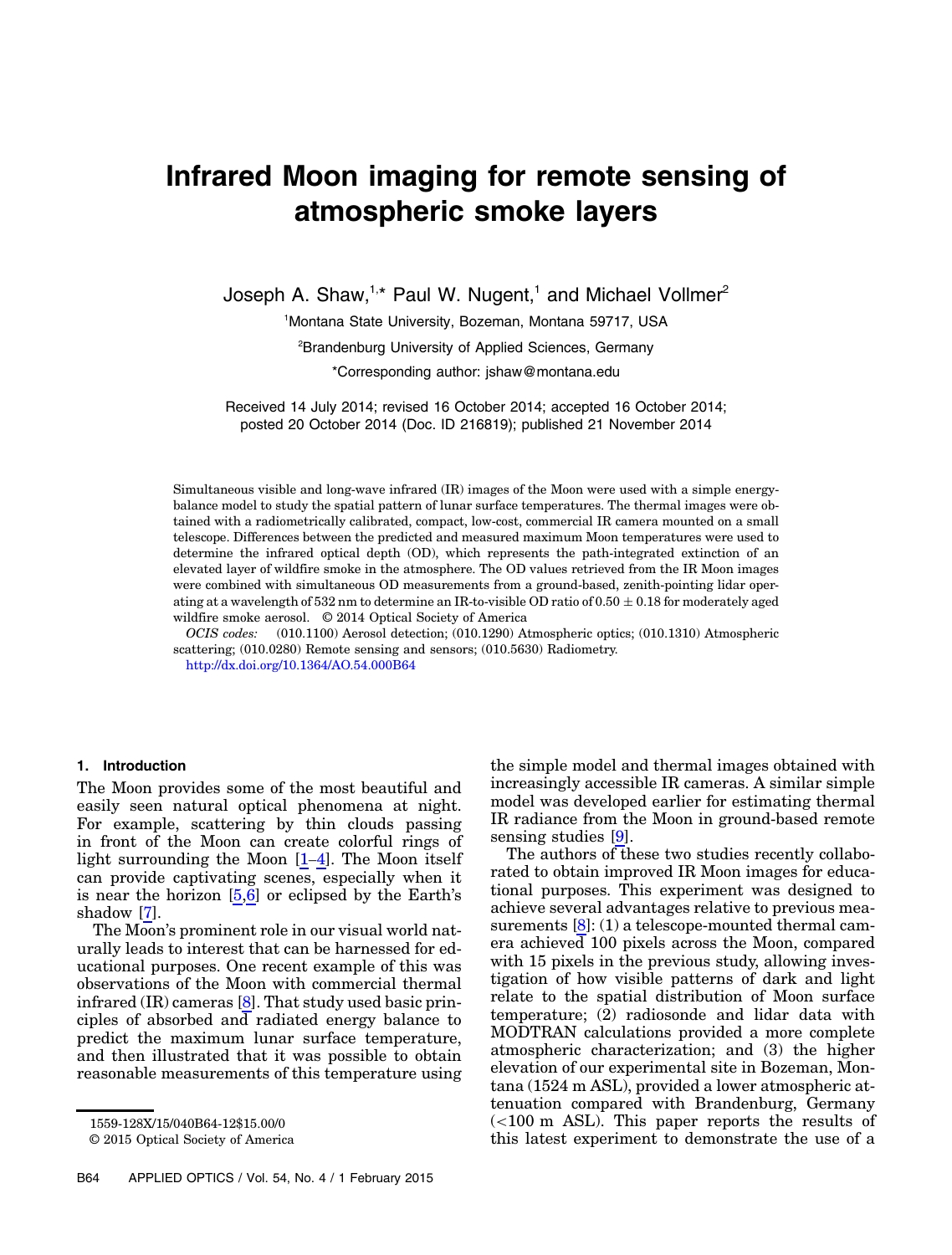low-cost, uncooled, thermal IR camera to obtain high-quality thermal images of the Moon and interpret them with a simple energy-balance model. However, a thin smoke layer high in the atmosphere during our measurements attenuated the observed lunar radiance sufficiently to require compensation before accurate Moon temperature measurements could be obtained. Fortunately, the availability of radiosonde data and lidar measurements provided an opportunity to characterize the atmosphere so that the IR Moon images could be used to retrieve estimates of the smoke-layer optical depth (OD). In the process, we also obtained a valuable estimate of the IR-to-visible OD ratio for moderately aged biomass burning aerosols.

Thermal IR Moon images were acquired on August 1, 2012, at full Moon and on August 3, 2012, two days after the full Moon. The August 3 images were acquired with a cloud-free atmosphere that contained an elevated layer of wildfire smoke from fires burning in Idaho and Montana within a distance of approximately 300 km. These images were used with the model-predicted maximum lunar temperature to retrieve the OD of the smoke layer after removing clear-sky extinction and emission.

The rest of this paper reviews the use of the Moon in remote sensing measurements and instrument calibration, summarizes the simple Moon model used to estimate a maximum Moon surface temperature, describes the measurement and analysis methods used in the study, presents results that include high-quality, radiometrically calibrated IR Moon images and simulated Moon temperature profiles, along with retrievals of the OD for the highaltitude smoke layer, and ends with a discussion of how this approach can be used for educational and research purposes.

#### <span id="page-1-0"></span>2. Moon Used in Remote Sensing

The Moon is increasingly used as a source for calibrating visible and near-infrared (NIR) remote sensing instruments in space [[10](#page-10-4)–[16](#page-10-5)]. In its current situation, the Moon at fixed illumination and observation geometry has been shown to be radiometrisituation, the Moon at fixed illumination and observation geometry has been shown to be radiometrically stable within 10<sup>−8</sup> per year for irradiance and vation geometry has been shown to be radiometrically stable within  $10^{-8}$  per year for irradiance and  $10^{-7}$  per year for radiance at common spacecraft imaging instrument resolution in the visible NIR range [\[12](#page-10-6)]. Careful visible NIR characterization of the Moon as an absolute radiometric standard as a function of lunar phase angle [[11,](#page-10-7)[13\]](#page-10-8) provides common calibration for multiple instruments, even ones that operate at different times [\[14\]](#page-10-9). This has led to the routine use of lunar calibrations for instruments such as MODIS, which views the Moon once per month to monitor the long-term stability of its reflective solar bands [\[15](#page-10-10),[16\]](#page-10-5).

There also have been efforts to establish thermal IR lunar calibrations. The Moon has relatively smooth spectral variation, emitting as a nearly graybody source for wavelengths beyond about  $5 \mu m$  [[9](#page-10-3)], with the exception of modest deviations arising from

the Christiansen and  $SiO<sub>2</sub>$  features in the nominal range of 7-9.5 μm [ $10,17$ ]. Lunar calibration is being applied currently to the VIIRS fire-detection band at 4 μm, which has an on-board blackbody calibration source operating at 315 K but requires calibration at higher temperatures because fire detection occurs when the temperature exceeds  $343$  K  $[18]$  $[18]$ . The VIIRS lunar calibration uses an algorithm that includes emission and reflection, with a maximum temperature of 390 K, based on observations from the Lunar Reconnaissance Orbiter Diviner mission—the first instrument to systematically map lunar thermal radiation with diurnal and seasonal variability at wavelengths out to 400  $\mu$ m [[19](#page-10-13)[,20](#page-10-14)].

The Moon also has been used as a light source for ground-based remote sensing measurements. For example, Earthshine measurements have been used to estimate the Earth disk-averaged shortwave albedo for climate studies [[21,](#page-10-15)[22\]](#page-10-16). Similarly, analysis of Apollo 15 data suggested that lunar surface temperature measurements on the side facing Earth would contain information about the radiative heat balance of the Earth for climate studies [[23\]](#page-10-17). Also, in the thermal IR spectral range, moon glints have been shown to be an important component of the polarization state of emission measurements from water surfaces [\[24](#page-10-18)]. The Moon also has been used as a direct IR light source for ground-based spectroscopic measurements of atmospheric trace gases during the polar night [\[25](#page-10-19),[26\]](#page-10-20).

The use of the Moon as an IR source for calibration or remote sensing measurements, however, requires careful consideration of spatial, temporal, and spectral variations in the Moon's emission. For example, deviations from a blackbody spectrum arise because of spatial temperature variations on scales smaller than the observing instrument's field of view [[17](#page-10-11)]. Early optical measurements and laboratory measurements on lunar soil yielded an estimate of  $0.89 \pm$ 0.04 for the IR emissivity in the spectral range of  $10.5-13.5 \,\mu m$ , but the same paper included a footnote mentioning newer results that estimated the emissivity in the range of 0.93–0.975, and the author estimated that the emissivity uncertainty gave rise to an average surface temperature uncertainty of  $\pm 2$  K [\[10](#page-10-4)]. Similarly, the annual variation of the Moon–Sun distance induces a temperature variation of approximately  $\pm 1.5$  K, which is a systematic variable that can be accounted for easily. Shaw combined some of the results from the literature prior to 1999 to create a simple model of lunar IR emission with a maximum daytime temperature of 390 K and emissivity of approximately 0.98 [[9](#page-10-3)]. More recent observations indicate a maximum daytime temperature of approximately 387 K from the Clementine long-wave IR camera that observed the Moon in a lunar polar orbit [[27](#page-10-21)], 391 K from ground-based measurements  $[8,28]$  $[8,28]$  $[8,28]$  $[8,28]$ , and up to 395 K from the Diviner mission [\[19](#page-10-13)].

In addition to establishing the maximum temperature for a full moon, it is necessary to consider the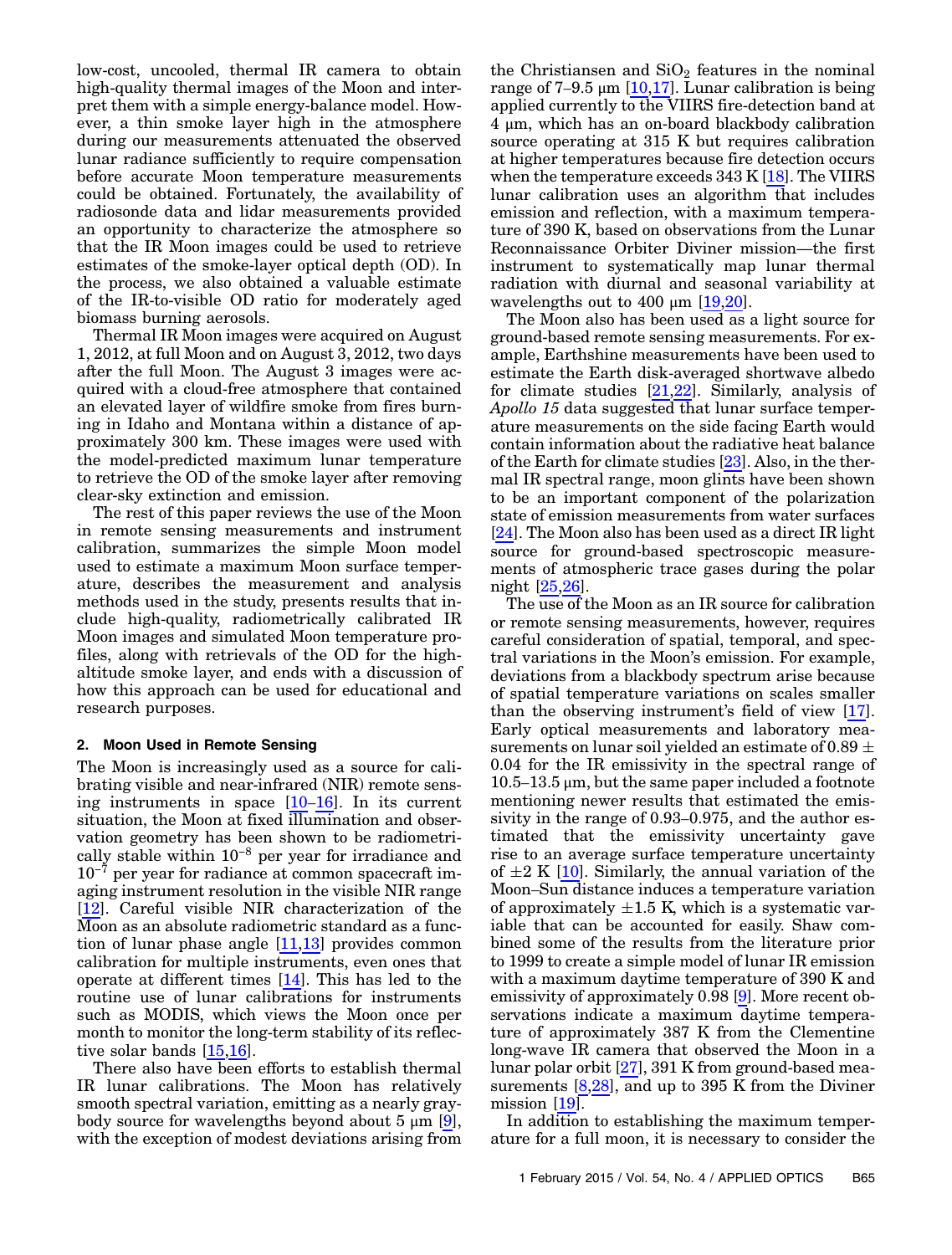variation of temperature with lunar phase and across the lunar disk. Recent observations made with a single-pixel 8–14 μm radiometer mounted at the focal plane of a 20 cm diameter telescope show that the variation with phase can be estimated roughly with a sinusoidal curve [[28\]](#page-10-22), but more accurate modeling requires including the opposition effect, which causes the visible Moon to become approximately 40% brighter on the last day before full Moon and the first day after full Moon [[29\]](#page-10-23). This effect is caused by a combination of shadow hiding (particles hiding their own shadows at astronomical opposition) and coherent backscatter (constructive interference of multiply scattered light) [[29](#page-10-23)[,30](#page-10-24)]. Lunar surface roughness on a scale of 1 cm and larger produces a shading effect that alters the illumination and, hence, the thermal spectrum. The general effect in the IR is reduced emission at wavelengths shorter than the emission peak near 8 μm, which alters the apparent brightness temperature [[31\]](#page-10-25). It even has been shown that angular variation of IR emissions can be used to estimate Martian surface roughness on scales from 0.01 to 1 m [[32\]](#page-10-26).

While these studies aim to obtain increasingly accurate characterizations of the IR moon, a relatively simple graybody model can be used to obtain a reasonable prediction of temperature profiles across the lunar surface, especially near full moon. This paper shows a favorable comparison of the results of this kind of model with long-wave IR images obtained with a commercial IR camera mounted at the focal plane of a small reflective telescope. To our knowledge, this is the only reported use of a low-cost, commercial IR camera to derive aerosol or smoke OD from images of the Moon.

#### 3. Moon Temperature Model

The lack of atmosphere on the Moon leads to a relatively simple thermal environment in which emission equals absorption. Therefore, lunar thermal emission can be reasonably approximated with a simple calculation based on band-averaged emissivity and solar irradiance. Vollmer and Möllmann [\[8\]](#page-10-2) recently developed the following expression for predicting the Moon's temperature  $T_m$  from the Stefan-Boltzmann law with constant  $\sigma = 5.670 \times 10^{-8} \text{ W/(m}^2 \text{ K}^4)$ , lunar latitude angle  $\varphi$ , band-aver-Stefan–Boltzmann law with constant  $\sigma = 5.670 \times 10^{-8}$  W/(m<sup>2</sup> K<sup>4</sup>), lunar latitude angle  $\varphi$ , band-averaged shortwave albedo  $\alpha_{\rm vis}$ , solar irradiance on the aged shortwave albedo  $\alpha_{\text{vis}}$ , solar irradi<br>Moon  $E_m$ , and long-wave emissivity  $\epsilon_{\text{IR}}$ :<br> $(1 - \alpha_{\text{vis}})E_m \cos(\varphi) = \epsilon_{\text{IR}} \sigma T_m^4$ .

$$
(1 - \alpha_{\rm vis}) E_m \cos(\varphi) = \epsilon_{\rm IR} \sigma T_m^4. \tag{1}
$$

<span id="page-2-0"></span>Because the Earth–Moon distance is small relative to the Earth–Sun distance, we use the well-established spectrally averaged solar irradiance on Earth (the solar constant) as the solar irradiance on the Moon (i.e.,  $E_{m \text{ave}} = 1361 \text{ W/m}^2$ . We adjust this value to account for the seasonally varying Earth–Sun distance,  $R_{\text{ES}}$  (whose mean value is  $E_{m\text{ave}} = 1.496 \times 10^{11} m =$ 1 AU), as follows:

$$
E_m(R_{\rm ES}) = E_{m\text{-ave}} \left(\frac{1}{R_{\rm ES}}\right)^2,\tag{2}
$$

with the Earth–Sun distance expressed in AU. The measurements discussed later in this paper were made on August 1 and 3, 2012, at which times the Earth–Sun distances were 1.01477 and 1.01450 AU, respectively, leading to spectrally averaged solar irradiance values of 1321.7 W/m<sup>2</sup> and 1322.4 W/m<sup>2</sup>, respectively. At full Moon  $\pm$  two days, the average shortwave lunar albedo for the Maria regions, where the highest temperatures tend to occur, can be approximated as  $\alpha_{\rm vis} = 0.07$  [\[19](#page-10-13)]. Within the uncertainty of this simple model, it is reasonable to assume a value of  $\epsilon_{IR} = 0.93$  for the long-wave emissivity  $[10,17,33]$  $[10,17,33]$  $[10,17,33]$  $[10,17,33]$  as an approximate value for the long-wave emissivity. With these assumptions, Eq. [\(1\)](#page-2-0) leads to an equilibrium temperature for the Moon as a function of latitude angle:

<span id="page-2-1"></span>
$$
T_m(\varphi) = \sqrt[4]{\frac{E_m \cos(\varphi)}{\sigma}} = T_{\text{max}} \cos^{1/4}(\varphi). \tag{3}
$$

Equation  $(3)$  is in agreement with results from standard thermal models used for asteroids, which also assume that all surface elements are in instantaneous equilibrium with the incident solar radiation. In addition to our model, thermal asteroid models also introduce the asteroid longitude angle  $\theta$  [[34\]](#page-10-28), finally giving

<span id="page-2-2"></span>
$$
T_m(\varphi, \theta) = T_{\text{max}} \cos^{1/4}(\varphi) \cdot \cos^{1/4}(\theta). \tag{4}
$$

Later on, when analyzing line plots across the lunar disk, we only change one of these angles while keeping the other zero; therefore, Eq.  $(3)$  is sufficient for further analysis.

Solving Eqs.  $(3)$  $(3)$  $(3)$  or  $(4)$  $(4)$  $(4)$  with the irradiance values just mentioned and with  $\varphi = \theta = 0$  leads to  $T_{\text{max}} =$ 390.8 K (117.6°C) for August 1 and 3, 2012, which is in close agreement to the values reported in the literature and discussed earlier in this paper for the maximum lunar temperature.

As explained more fully elsewhere [[8](#page-10-2)], the temperature across the full moon is expected to vary strongly, from the maximum value of approximately 391 K (118 $^{\circ}$ C) at the center, to about 363 K (90 $^{\circ}$ C) at  $70\%$  of the lunar radius, and below 323 K ( $50\textdegree$ C) beyond 90% of the lunar radius for the fully illuminated Moon. The simple model of Eq.  $(3)$  $(3)$  $(3)$  can be used to predict the approximate temperature at different locations on the Moon along a line through the center, but it unrealistically predicts a temperature that approaches zero near the edge because it does not include the effects of internal core heating, surface roughness, and so forth. By comparison, the minimum temperature at new Moon is approximately clude the effects of<br>roughness, and so fo<br>mum temperature a<br>123 K (−150°C) [\[28](#page-10-22)].

Observation angles from Earth are related to the lunar phase angle at the time and date of an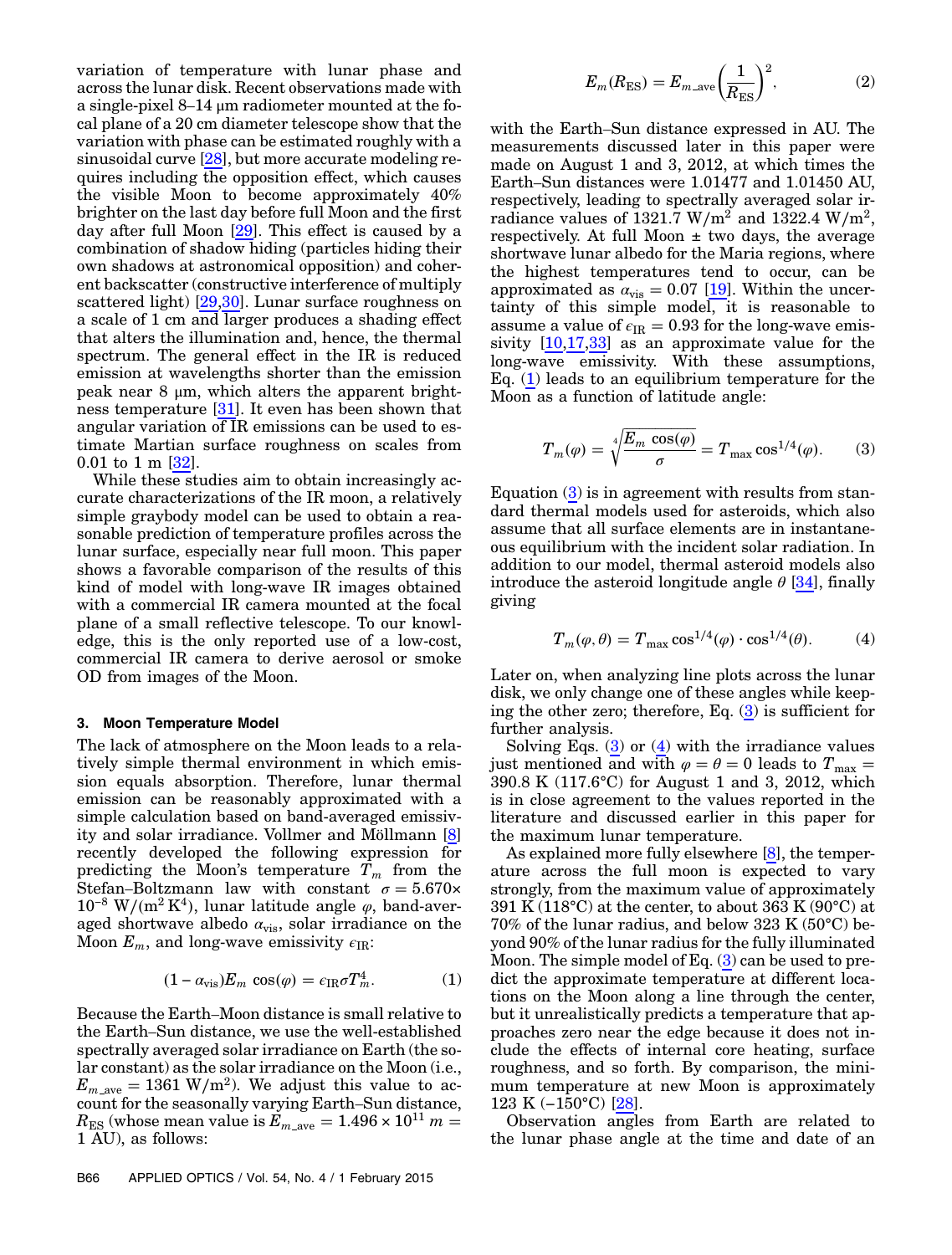observation and to the lunar latitude angle (see [\[8\]](#page-10-2)). Therefore, we can quantitatively relate data from line plots within IR images across the lunar disk to the theoretical prediction of Eq.  $(3)$  (see Section [4](#page-3-0)).

#### <span id="page-3-0"></span>4. Measurement and Analysis Methods

## A. Moon Imaging

Our measurements are based on thermal IR images acquired using increasingly common uncooled microbolometer-based thermal cameras [[35](#page-10-29)]. The primary Moon-observing camera was a FeathIR Scope system from Polaris Sensor Technologies, Inc. This system incorporates a FLIR Tau 640 long-wave microbolometer camera with  $640 \times 512$  pixels, mounted inside a small reflective telescope with a 200 mm focal length and f-number of 1.25, producing a  $3.1^\circ \times 2.5^\circ$ field of view (FOV). This placed approximately 100 pixels across the lunar disk. Fourteen-bit digital images from the FeathIR Scope system were acquired via USB with a laptop computer. On August 3, we also used a FLIR Photon 640 long-wave microbolometer camera with  $640 \times 512$  pixels and an  $f/1.7$  lens with 50 mm focal length, producing an 18° × 14° FOV that placed approximately 17 pixels across the Moon.

During each image-acquisition cycle in our field experiment, both thermal cameras were sequentially pointed at the Moon, the clear sky, and two largearea blackbody sources operating at 80°C and 15°C at a distance of 20 m from the cameras, as indicated in Fig. [1](#page-3-1) (at this distance, the blackbody sources subtended an angle comparable with the Moon's). However, data post-processing revealed that the blackbody source temperatures were not sufficiently stable because of cooling by the outdoor air motion (this problem was removed in subsequent experiments by shielding the blackbody from the wind). Therefore, we relied on a calibration transfer procedure using the well-calibrated Photon 640 as a reference. The Photon 640 camera was carefully calibrated to measure radiance  $[W/(m^2 sr)]$ , using methods developed at Montana State University to enable stable operation of uncooled imagers in long-term field deployments [\[36](#page-10-30)–[38](#page-10-31)]. These methods were developed originally for high-accuracy radiometric imaging of the atmosphere to determine cloud statistics in climate studies and Earth-space optical communications [\[39](#page-10-32)–[43](#page-10-33)]. We used the previously calibrated Photon 640 camera to determine the actual temperatures for the blackbody images acquired in the field, and then calibrated the FeathIR Scope system using its blackbody images with the adjusted source temperatures. Previous studies suggest that the uncertainty in the camera's output temperature achieved with this approach should be within approximately  $\pm 0.25^{\circ}$ C [\[36](#page-10-30)–[38](#page-10-31)].

Thermal Moon images were acquired on August 1, 3, and 11, 2012, in Bozeman, Montana, USA. As stated previously, the Earth–Sun distance on the two nights near full Moon was approximately 1.015 AU, which corresponds to solar irradiance of  $1322 \text{ W/m}^2$  and angular lunar diameter of 0.526° (the Earth–Sun distance for the crescent Moon on August 11 was 1.013 AU). The Moon was full at 21:28  $1322 \text{ W/m}^2$  and angular lunar diameter of  $0.526^{\circ}$ <br>(the Earth–Sun distance for the crescent Moon on<br>August 11 was 1.013 AU). The Moon was full at 21:28<br>Mountain Daylight Time (MDT = UTC − 6 h) on August 1. Figure [2](#page-4-0) shows the elevation of the Moon center (including atmospheric refraction) as a function of time (MDT) for our measurements on August 1 and 3, 2012.

# B. Atmospheric Characterization

An important component of our experiment was determining the atmospheric transmittance and emission to accurately recover the Moon's temperature. In the long-wave IR band of interest for this experiment (∼7.5–13.5 μm), the primary effects in a clear atmosphere are attenuation and emission by water vapor, carbon dioxide, and ozone [\[39\]](#page-10-32). The most important of these to characterize accurately is water vapor, because of its strong spatial and temporal variability. For this purpose, we launched a radiosonde to measure the vertical profile of temperature and humidity above the Montana State University campus (45.667°N, 111.046°W, 1.524 km above mean sea level). The balloon was launched at 23:24 MDT on the evening of August 3, 2012, and reached its maximum altitude of 21.3 km 1.3 h after launch. Carbon dioxide is a uniformly mixed gas, for which we used a value of 393 ppm, which is an average of the July and August 2012 monthly mean values reported for the Mauna Loa Observatory [[44\]](#page-10-34). The radiosonde profile and  $CO<sub>2</sub>$  concentration were used with the US76 Standard Atmosphere model profiles of ozone and other gases in the MODTRAN 5 radiative transfer code [\[45](#page-10-35)] to calculate atmospheric transmittance. These calculations produced spectra of atmospheric

<span id="page-3-1"></span>

Fig. 1. Infrared camera (left) and blackbody calibration sources (right) used in the August 2012 lunar imaging experiments.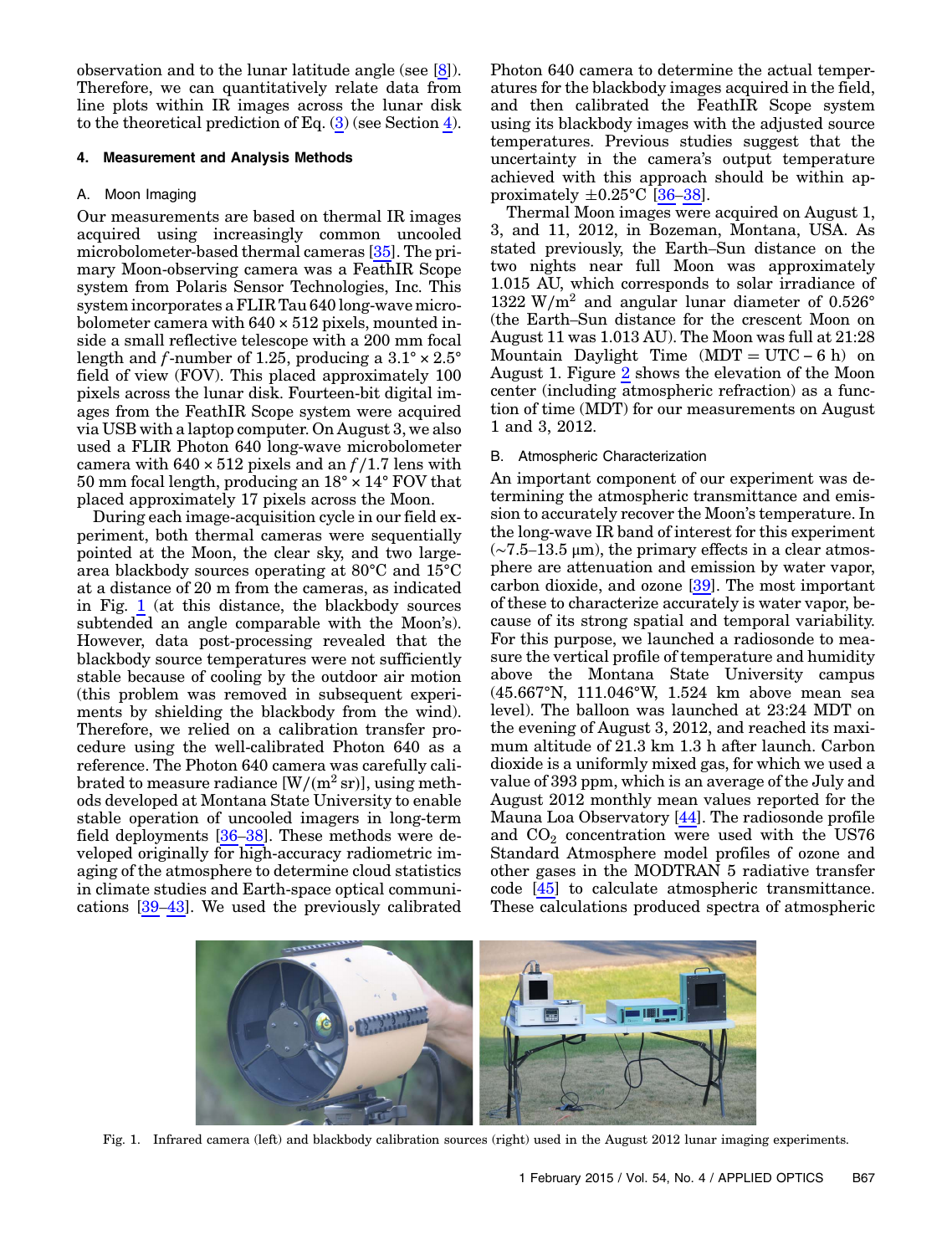<span id="page-4-0"></span>

Fig. 2. Lunar elevation as a function of time for observations on August 1 and 3, 2012 (data from Calsky for the observation location).

transmittance for the slant path from the ground to space in the direction of the Moon for each image (see [\[39](#page-10-32)] for further discussion of similar spectra). The spectra shown in Fig. [3](#page-4-1) for two different lunar elevation angles illustrate the decreased transmittance and increased clear-sky emission that occur at smaller elevation angles (larger zenith angles). This is because of longer path length or higher air mass, which also gives rise to variations in the visual color of the Moon as it rises or sets [\[6\]](#page-10-0).

### C. Smoke Optical Depth

Because of the high probability of thin smoke layers during late summer at our location, we also operated a zenith-viewing backscatter lidar instrument [[46\]](#page-10-36) to detect and measure the smoke OD at a wavelength of 532 nm. Lidar backscatter profiles were processed using an iterative method [\[47](#page-10-37)] that was found in previous studies to work well for smoke or clouds with OD less than approximately 2 [[48\]](#page-10-38). Figure [4](#page-4-2) is a plot of the relative backscatter signal for the co-polarized lidar channel at 23:00 MDT on August 3, 2012, clearly showing the presence of a primary smoke layer at an altitude of approximately 9.5 km above

<span id="page-4-2"></span>

Fig. 4. Vertical profile of relative lidar backscatter signal (1 min average) at 23:00 MDT on August 3, 2012, at Montana State University, showing the presence of a thin smoke layer near 9.5 km AGL and aerosol layers between approximately 2 and 4 km AGL.

mean ground level (AGL), and several thin layers of aerosol (maybe smoke) in the altitude range of 2–4 km AGL (the cross-polarization ratio remained below 0.02, ruling out the possibility that the elevated layer was cirrus [\[3,](#page-9-3)[46\]](#page-10-36)). Lidar measurements of the 532 nm smoke OD are presented in the next section.

The radiance L observed by a ground-based thermal camera viewing the Moon through the atmosphere with a thin smoke layer is a combination of the radiance  $L_{\text{moon}}$  emitted by the Moon and transmitted through the atmosphere, the radiance  $L_{\text{atm}}$ emitted by the clean atmosphere along the slant path to the Moon, and the radiance  $L_{\rm smoke}$  emitted by the smoke along the same slant path. The Moon radiance,  $L_{\text{moon}}$ , includes attenuation by the clean atmosphere (discussed below), but is multiplied by an exponential term accounting for the further attenuation arising from passage through a smoke layer with zenith-path OD  $\tau_{\rm smoke}$  and a slant-path air mass M (estimated from the zenith angle  $\theta_z$  using a

<span id="page-4-1"></span>

Fig. 3. MODTRAN calculations of (a) atmospheric transmittance and (b) atmospheric emitted radiance along an Earth-space path from Bozeman in the direction of the Moon at elevation angles of 10° and 30°, using radiosonde input for the night of August 3, 2012.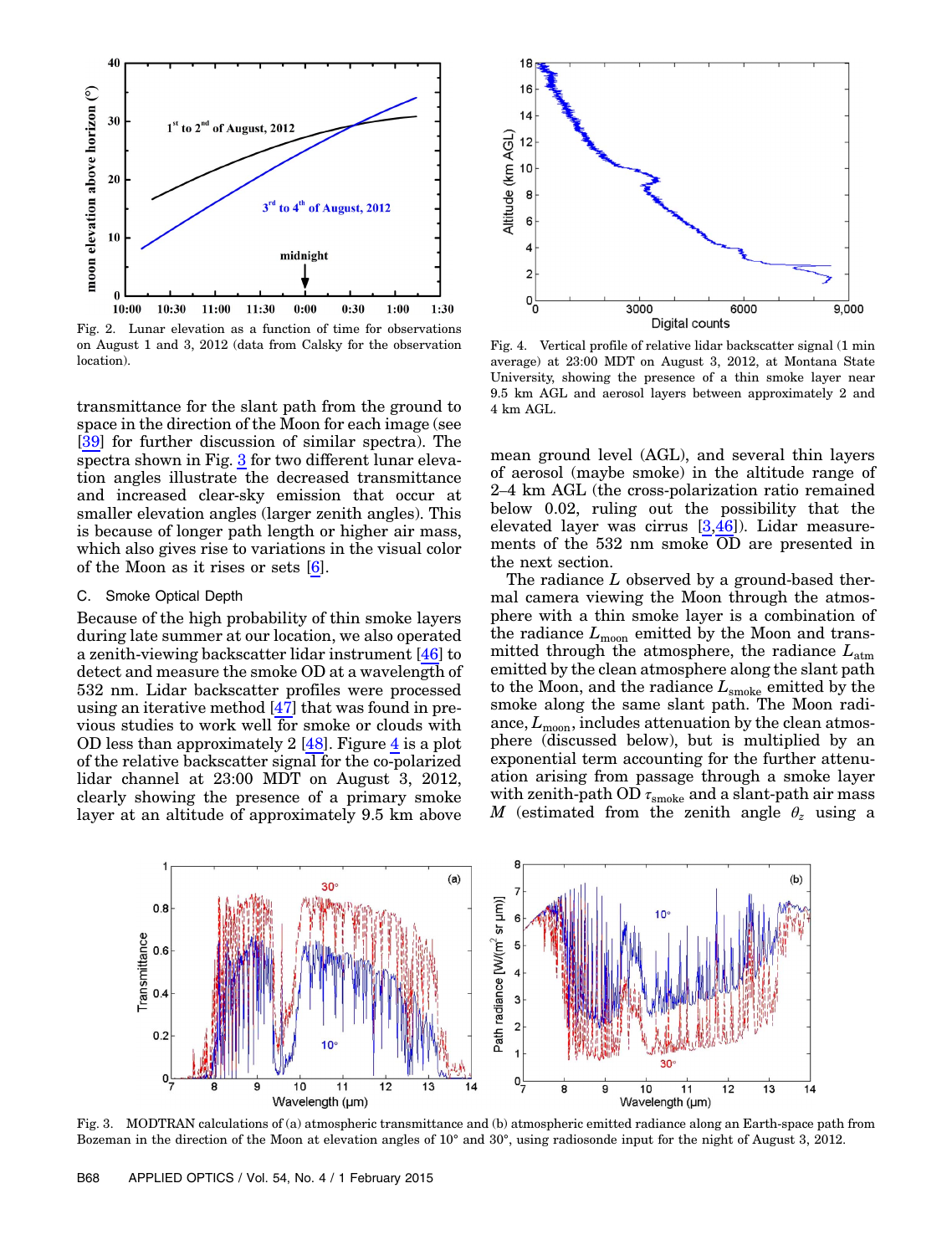<span id="page-5-0"></span>refraction-based model [6,49]):  
\n
$$
L = L_{\text{moon}}e^{-\tau_{\text{smoke}}M} + (L_{\text{atm}} + L_{\text{smoke}}). \tag{5}
$$

Experimentally, we obtained the atmospheric and smoke radiance  $L_{\text{atm}} + L_{\text{smoke}}$  from a clear-sky pixel adjacent to and at the same zenith angle as the Moon. We then solved Eq. [\(5\)](#page-5-0) to obtain the smoke<br>
OD,  $\tau_{\text{smoke}}$ :<br>  $\tau_{\text{sub}} = -\frac{1}{2} \ln \left[ \frac{L - (L_{\text{atm}} + L_{\text{smoke}})}{L} \right]$  (6) OD,  $\tau_{\rm smoke}$ :

<span id="page-5-1"></span>
$$
\tau_{\rm smoke} = -\frac{1}{M} \ln \left[ \frac{L - (L_{\rm atm} + L_{\rm smoke})}{L_{\rm moon}} \right].
$$
 (6)

Each radiance term is a band-averaged quantity that depends on the sensor's spectral response function  $f(\lambda)$ , and the smoke-layer OD is not expected to have fine spectral structure, so the exponential model is reasonable in Eqs.  $(5)$  $(5)$  $(5)$  and  $(6)$ . However, as Fig. [3](#page-4-1) shows, the atmospheric transmittance has fine spectral structure that was modeled using local radiosonde data in the MODTRAN5 code, as described in Section [4B](#page-3-0), and integrated over the camera spectral response function, as indicated in the following two equations.

The atmospheric-attenuated Moon radiance  $L_{\text{moon}}$ can be described in terms of the sensor spectral response function  $f(\lambda)$ , Moon emissivity  $\epsilon_m(\lambda)$ , blackbody spectral radiance  $L^{bb}$  for the Moon temperature  $T_m$ , and atmospheric transmittance  $t_{\text{atm}}$  at the Moon's zenith angle  $\theta_z$ :

<span id="page-5-2"></span>
$$
L_{\text{moon}} = \int f(\lambda) \epsilon_m(\lambda) L^{\text{bb}}(\lambda, T_m) t_{\text{atm}}(\lambda, \theta_z) d\lambda. \tag{7}
$$

The observed clean-sky radiance  $L_{\text{atm}}$  was obtained as part of the signal from a clear-sky pixel, but can be described in terms of the sensor spectral response function  $f(\lambda)$  and the clean-atmosphere radiance  $L_a$ at zenith angle  $\theta_z$ :

$$
L_{\text{atm}} = \int f(\lambda) L_a(\lambda, \theta_z) d\lambda.
$$
 (8)

The observed smoke-layer radiance  $L_{\text{smoke}}$  also was part of the clear-sky pixel measurement, but can be described in terms of the sensor spectral response function  $f(\lambda)$ , the radiance  $L_s$  emitted by the smoke layer, and the transmittance  $t_{\text{atm2}}$  for the atmospheric path between the smoke layer and the ground:

$$
L_{\text{smoke}} = \int f(\lambda) L_s(\lambda, \theta_z) t_{\text{atm2}}(\lambda, \theta_z) d\lambda.
$$
 (9)

In summary, finding the smoke-layer OD with Eq.  $(6)$ required the following steps:

1. Calibrate raw thermal images to IR radiance  $L$ (as discussed previously, the well-calibrated Photon 640 was used as a transfer standard to adjust the blackbody images used to calibrate the FeathIR Scope system).

2. Subtract from L the radiance for a clear-sky pixel adjacent to the Moon  $(L_{\text{atm}} + L_{\text{smoke}})$ .

3. Calculate IR atmospheric spectral transmittance  $t_{\text{atm}}$  with MODTRAN5 using radiosonde data (the sum of clean-atmosphere and smoke emission were measured together at a clear-sky pixel when deriving the smoke OD in step 2, but the radiance emitted by the atmosphere also was calculated with MODTRAN5 to enable the image processing shown in Figs. [8](#page-6-0)–[10](#page-7-0) before consideration of the smoke layer).

4. Divide the difference  $L - (L_{\text{atm}} + L_{\text{smoke}})$  by the band-average Moon radiance  $L_{\text{moon}}$ , calculated from Eq. [\(7\)](#page-5-2) using the atmospheric transmittance  $t_{\text{atm}}$ .

5. To obtain the IR smoke OD,  $\tau_{\text{smoke}}$ , divide the logarithm of the quotient by the air mass  $M$  calculated from a refraction model using the zenith angle at the center of the Moon [[6](#page-10-0)[,49](#page-11-0)].

# 5. Results

#### A. Analysis Neglecting Smoke

Images of the full Moon acquired from visible and thermal cameras on the nights of August 1 and 2, 2012, are shown in Fig. [5](#page-5-3), with the Moon more than 99.9% illuminated. The visible image was obtained at 00:52 MDT on August 2, 2012, using a Nikon D300 camera with a Nikon 80–400 mm zoom lens set at 400 mm focal length, which produced a 3.4° horizontal FOV (camera settings were  $f/11$ , ISO 1250, 1∕500 s). The thermal IR image was obtained at 01:05 MDT on August 4, 2012, using a laptop computer with the FeathIR Scope system with 3.1° horizontal FOV. Both images have been cropped to highlight the Moon. The thermal image has been processed to remove atmospheric extinction and emission, but it is not corrected for smoke aerosol effects. It is displayed with colors that represent temperature in K, found as the temperature of a graybody source that emits the same band-integrated radiance as measured from each pixel of the thermal image.

<span id="page-5-3"></span>

Fig. 5. Images of full Moon at 30° elevation angle. (a) Visible photograph from Nikon D300 camera with Nikon 80–400 mm lens set at 400 mm, 3.4 h after full Moon at 00:52 MDT (06:52 UTC) on August 2, 2012. (b) IR image processed according to details in text but displayed in units of temperature in K from FeathIR Scope system with 3.1° horizontal field of view at 01:05 MDT on August 2, 2012 (images cropped to emphasize Moon).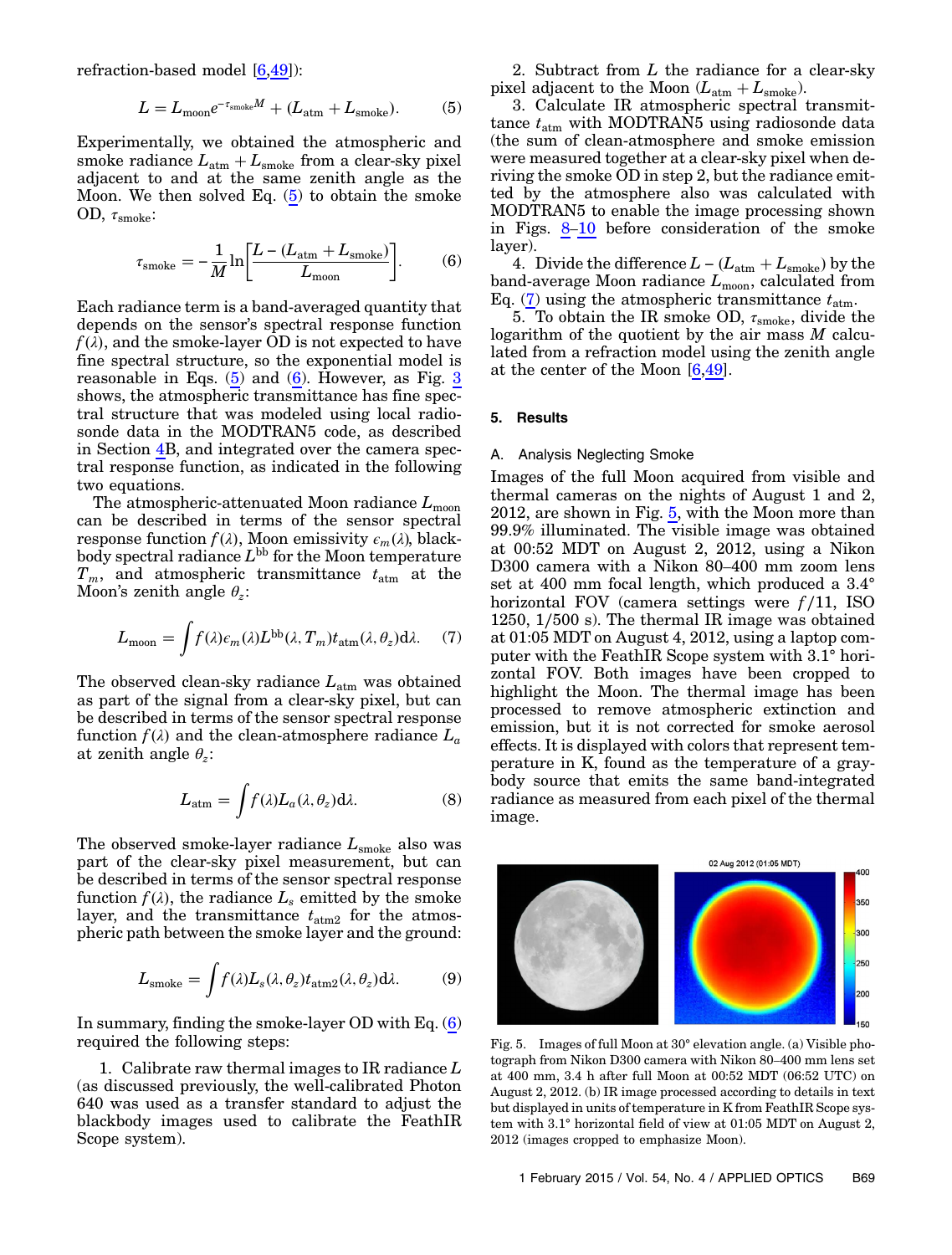<span id="page-6-1"></span>

Fig. 6. Images for two nights after full Moon (34° elevation angle). (a) Visible photograph from Nikon D300 camera with Nikon 80– 400 mm lens at 400 mm, 51.8 h after full Moon, 01:15 MDT (07:15 UTC) on August 4, 2012. (b) Processed IR temperature image from FLIR Photon 640 camera with 18° horizontal field of view, 01:14 MDT on August 4, 2012. (c) Processed IR temperature image from FeathIR Scope system with 3.1° horizontal field of view, 01:14 MDT on August 4, 2012 (all images cropped to emphasize Moon).

Figure [6](#page-6-1) shows images acquired on the nights of August 3 and 4, 2012, two nights after full Moon (approximately 94.6% illuminated). The left-hand panel is a visible image taken at 01:15 MDT on August 4, 2012, with a Nikon D300 camera and 80–400 mm lens set at 400 mm (f ∕11, ISO 1250, 1∕640 s). The center panel is a thermal IR image acquired at 01:14 MDT on August 4, 2012, with the Photon 640 camera, which provided an 18° horizontal FOV. The right-hand panel is a thermal IR image acquired at the same time with the FeathIR system, with the atmospheric extinction and emission effects removed (but with no smoke correction). There is a clearly apparent spatial resolution advantage of the FeathIR system, but the Photon 640 image still accurately identifies the centroid location for the region of maximum temperature.

One final example is shown in Fig. [7](#page-6-2), which is a thermal image of the crescent Moon, for which the lunar surface was 32.1% illuminated. This image was acquired with the FeathIR Scope system at 16:59 MDT on August 11, 2012 (near midday),

<span id="page-6-2"></span>

Fig. 7. Processed IR temperature image of the crescent Moon at 32° elevation angle, 12:59 MDT on August 11, 2012 (231.5 h after full Moon), corrected for atmospheric transmittance by scaling the August 3 radiosonde to match surface meteorological readings.

231.5 h after full Moon. An approximate correction for atmospheric extinction and emission has been applied to yield a maximum Moon temperature of 291.3 K (the uncertainty is higher for the temperatures on August 1 and 11 because of the lack of radiosonde data on those nights). Note that the maximum observable temperature in this case is less than the absolute maximum Moon temperature, which occurs at a location that is not visible with this viewing geometry.

Horizontal profiles of thermal images from the nights of August 1 and 3, 2012, are plotted with theoretical predictions from Eq.  $(3)$  $(3)$  $(3)$  in Figs. [8](#page-6-0) and [9](#page-7-1) (these profiles, which do not yet account for smoke aerosols, are from processed thermal IR images near the same time as those shown in Figs. [5](#page-5-3) and [6](#page-6-1)). The profile shapes from the high-resolution images acquired with the FeathIR Scope system agree quite well with the simple theory of Eq.  $(3)$  $(3)$  $(3)$ , but the lower-resolution images acquired with the Photon 640 camera only agree well with the theory near the region of maxi-mum temperature. The theoretical curve in Fig. [8](#page-6-0) is symmetric about the center of the Moon, but the corresponding thermal image exhibits a small

<span id="page-6-0"></span>

Fig. 8. Horizontal profile across center of thermal Moon image at 23:07 MDT on August 1, 2012 (1.7 h after full Moon), near the time of Fig. [5](#page-5-3), showing FeathIR Scope data (solid blue line) and simulation (dashed red line).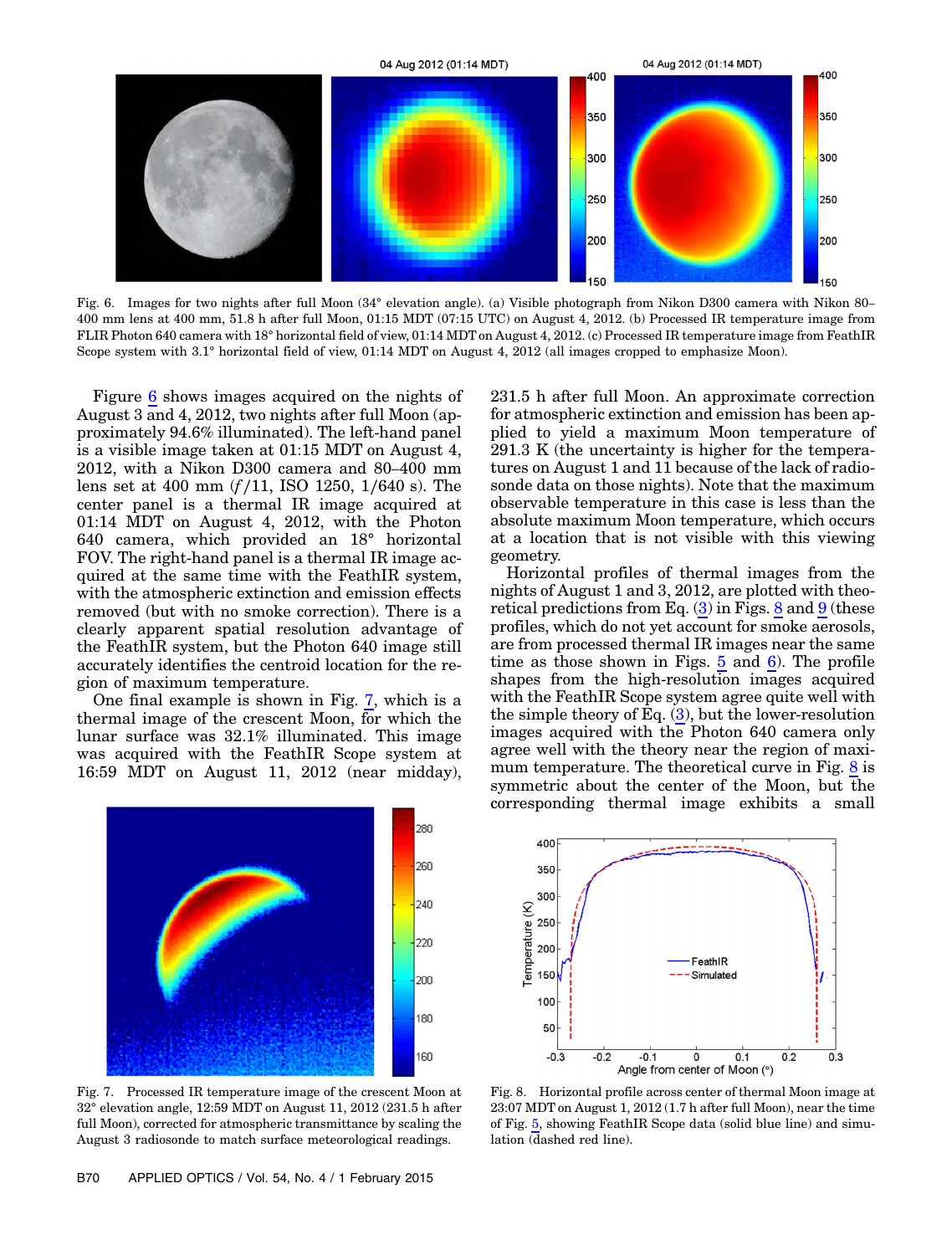<span id="page-7-1"></span>

Fig. 9. Horizontal profile across center of thermal Moon images at 01:14 MDT on August 4, 2012 (near the time of Fig. [6](#page-6-1)), showing FeathIR Scope data (solid blue line), Photon 640 data (dotted green line), and the simulation (dashed red line).

asymmetry, with slightly higher temperatures on the left side in the vicinity of <sup>−</sup>0.2° because of the higher fraction of darker maria on that side of the Moon. Beyond the Moon edges at approximately  $\pm 0.25^{\circ}$ , the temperature from the high-resolution thermal images flares outward for multiple pixels, as was discussed previously [\[8\]](#page-10-2). Figure [9](#page-7-1) shows the region of maximum temperature shifted notably to the left of center, toward the sun-illuminated region. We also tried adding temperature profiles calculated from DIVINER data, but we found that there were significant differences that apparently arose as a result of the non-Lambertian lunar surface being viewed at different angles by our Earth-based cameras and the Moon-orbiting satellite-based sensor.

## B. Estimating Smoke Optical Depth

The maximum temperatures from the IR image profiles in Figs. [8](#page-6-0) and [9](#page-7-1) were always below the theoretical values by a variable amount up to 15 K. This is a result of attenuation of the Moon radiance as it passed through smoke aerosol layers in the atmosphere, which were not yet included in the analysis. The maximum Moon temperatures derived from thermal images before correction for the smoke extinction (but after correction for calculated nonsmoke atmospheric attenuation and emission) are plotted versus Moon elevation angle in Fig. [10](#page-7-0) for the night of August 3 and 4, 2012. The blue circle symbols are measurements from the Photon 640 camera, and the red squares are measurements from the FeathIR Scope system; the horizontal dashed line marks the theoretical maximum Moon temperature of 390.8 K found in Section  $2$  using Eq.  $(3)$  $(3)$  $(3)$ . At the start of the measurement sequence, the Moon temperatures from the thermal images were relatively close to the theoretical value, but they became notably lower for elevation angles above 12°, reaching a minimum of 376 K at about 30° elevation angle. The closest agreement occurred just below 12° elevation angle, when the thermal-image-derived Moon temperature reached approximately 390 K. The variability

<span id="page-7-0"></span>

Fig. 10. Maximum Moon temperature obtained from thermal images after compensation for clear-sky atmospheric extinction and emission. The gap between angles of 22°–25° was caused by a cloud moving across the Moon.

demonstrates that the difference from the theoretical Moon temperature is not a systematic error, but is instead consistent with temporally variable smoke extinction. Between 23:45 and 00:00 (22° and 25°), data are missing, since a cloud was passing through the camera FOV (the data points included in this gap period indicate the high variability of the aerosols when clouds were nearby).

Occasionally, on the nights of August 3 and 4, the smoke layer could be slightly discerned in visible photographs of the Moon, but it was mostly not visually apparent, either by eye or on photographs. The optically thin nature of the smoke also was indicated by daytime solar radiometer measurements of visible aerosol OD values (at 500 nm wavelength) of approximately 0.054 at sunset on August 3, 2012 (the peak aerosol OD on that day was 0.11 at sunrise). On the nights of August 3 and 4, 2012, the 532 nm lidar measurements of aerosol OD were in the range of 0.05 to 0.10, also similar to the solar radiometer measurements of aerosol OD on the following day, which varied between 0.032 and 0.085.

To estimate the IR smoke OD for a 10 μm mean wavelength,  $\tau_{\rm smoke}$  was adjusted to make the righthand side of Eq. ([5](#page-5-0)) match the radiance measured in the appropriate pixels of the IR Moon image (using the theoretically derived maximum Moon temperature of 390.8 K to determine  $L_{\text{moon}}$ ). The IR smoke OD values derived in this manner from thermal Moon images are plotted in Fig. [11](#page-8-0) as a function of time (MDT), together with lidar measurements that were filtered with a 10 min sliding median filter and then converted to IR equivalent smoke OD values (black triangles). The IR equivalent smoke OD was obtained by multiplying the 532 nm values by an IR-to-visible ratio of  $0.50 \pm 0.18$ , found as the mean of the ratios of 10 min averages of IR Moon image OD and median-filtered 532 nm lidar OD. The 0.18 uncertainty in this mean value is the result of a standard error propagation calculation based on the standard deviations of the numerator and denominator of the ratio.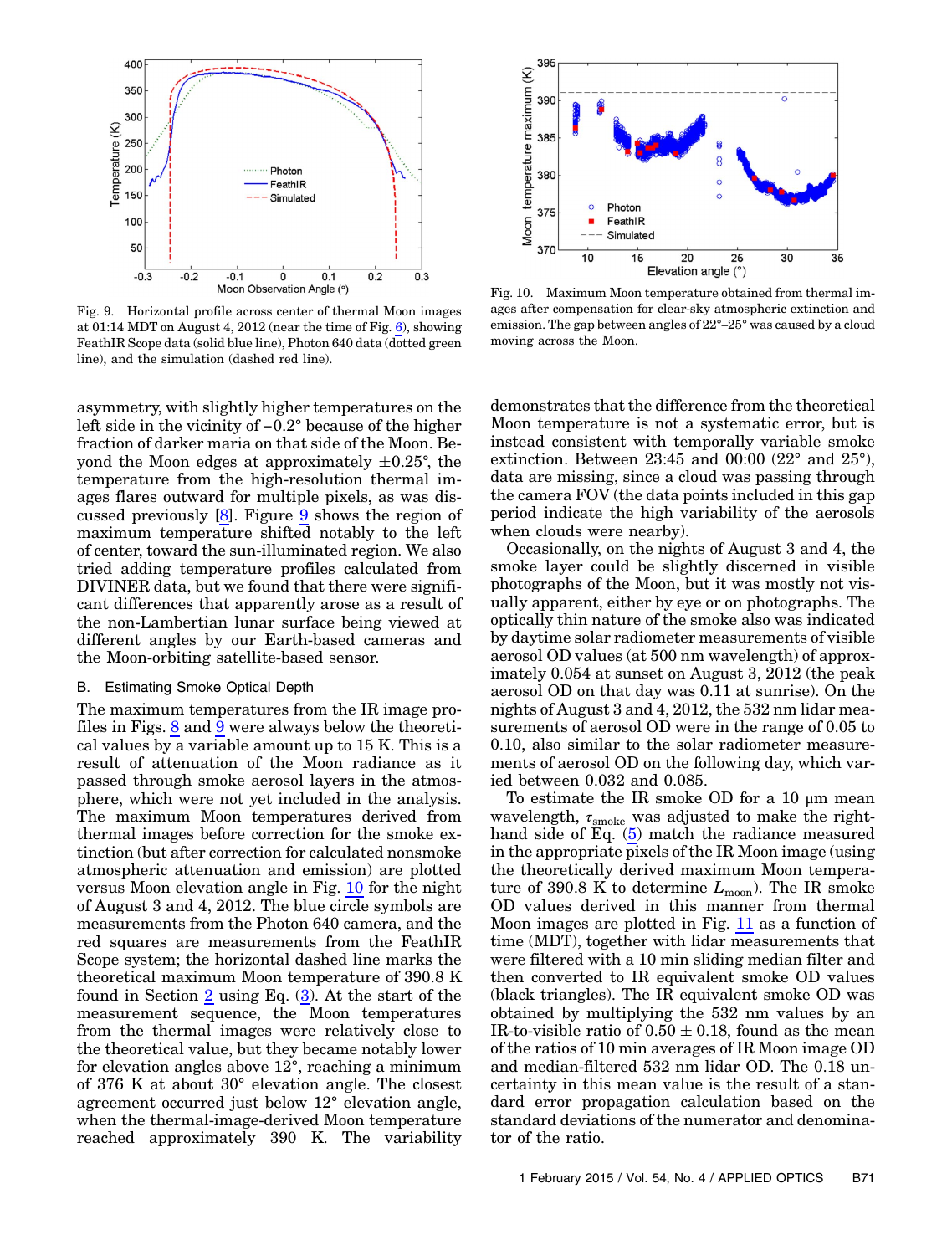<span id="page-8-0"></span>

Fig. 11. IR smoke optical depth (10 μm wavelength) estimated from thermal Moon images and lidar on the nights of August 3 and 4, 2012.

The IR equivalent smoke OD from the lidar, shown in Fig. [11,](#page-8-0) had a mean of 0.044, median of 0.038, and standard deviation of 0.015. The IR smoke OD derived from the thermal Moon images (also Fig. [11\)](#page-8-0) had a mean of 0.037, median of 0.035, and standard deviation of 0.0073. Dividing the mean of the imagederived IR smoke OD by the IR-to-visible ratio (0.50) produces a mean visible-equivalent smoke OD of 0.074 during our nighttime measurement sequence. This compares well with daytime solar radiometer measurements of aerosol OD of approximately 0.06 near sunset on August 3 and between approximately 0.032 and 0.085 during the day of August 4. Particularly good agreement is found by comparing the image-derived, visible-equivalent smoke OD value at about 10.40 MDT  $(0.022/0.50 = 0.044)$  with the pre-sunset solar radiometer OD reading of 0.054 from 3 h earlier (keep in mind also that, even with the same instrument, the smoke OD is expected to be slightly larger at the 500 nm solar radiometer wavelength than at the 532 nm lidar wavelength).

Table [1](#page-8-1) lists values for the radiances, temperatures, and atmospheric transmittances for thermal Moon images at elevation angles of 9°, 20°, and 30°, covering the range of observations from the nights of August 3 and 4, 2012. The columns are labeled with variables from Eqs.  $(5)$  $(5)$  $(5)$  to  $(7)$ , with the new variables  $T_{m}^{*}$  representing the apparent maximum Moon temperature with no smoke compensation (shown in Fig.  $10$ ) and  $L_{\text{exo}}$  representing the exo-atmospheric radiance of the measured signal after subtracting atmosphere and smoke emission and dividing by the atmospheric transmittance (but without correcting for the smoke extinction). In the absence of

smoke, this value would be expected to be approximately 124 W/( $m^2$  sr), which is the camera-specific band-average radiance corresponding to the theoretical maximum Moon temperature of 390.8 K. The last two columns represent the sensitivity of retrieved smoke OD on radiance uncertainties, as discussed below.

When interpreting the trends of the data in Table [1](#page-8-1), it is important to remember that the smoke was changing during this time period, so the values in the table do not change solely with increasing elevation angle. This is shown, for example, by the changing apparent Moon temperatures in Fig.  $\underline{10}$  $\underline{10}$  $\underline{10}$   $(T_m^*),$ indicating that the smoke OD started out very low, increased at lunar elevation angles above 12°, decreased briefly for angles above about 20°, and increased again for angles above about 22°. Examination of the numbers in the table also reveals the importance of careful atmospheric characterization.

To estimate the sensitivity of the retrieved IR smoke OD on radiance changes, we calculated the OD change that would result from a change in the exo-atmospheric Moon radiance,  $L_{\text{exo}}$ . The results are shown in the last two columns of Table [1](#page-8-1). The column labeled  $\Delta \tau_{0.25}$  shows the change in OD resulting from a 0.25 W/( $m^2$  sr) radiance change, which corresponds to the IR camera calibration uncertainty [\[36](#page-10-30)–[38](#page-10-31)]. This gives rise to an OD uncertainty that varies from 0.8% for the highest OD values observed here to 2.4% for the lowest OD values. The column labeled  $\Delta \tau_{1,0}$  shows that the OD uncertainty for a  $1.0 \text{ W/(m}^2 \text{ sr})$  radiance change, corresponding to the total approximate uncertainty in the calibration and atmospheric characterization, varies from 5.4% to 9.6% for our observed values. It is important to note also that this method depends significantly on the accuracy of the lunar long-wave emissivity, shortwave albedo, and resulting theoretical maximum temperature. For example, changing  $\varepsilon_{IR}$  or  $\alpha_{vis}$  by  $\pm 0.01$  causes the maximum Moon temperature  $T_{\text{max}}$ to change by  $\pm 1.1$  K. Similarly, changing  $\varepsilon_{IR}$  or  $\alpha_{vis}$  by  $\pm 0.03$  causes the temperature to change by approximately  $\pm 3.2$  K).

## 6. Discussion

The procedure described here to extract the IR smoke OD from IR Moon images shows promise for remote sensing of smoke or other aerosols in the atmosphere. The simple Moon model serves as an easily understood educational tool and may be sufficient for some remote sensing applications, but also contributes some of the largest uncertainties in the results presented here. Future implementations could

Table 1. Component Values in Eq. [\(6](#page-5-1)) for Three Measurements on August 3 and 4, 2012<sup>a</sup>

<span id="page-8-1"></span>

| Elevation $(°)$ |      | $L_{\text{atm}}$ | $L_{\rm smoke}$ | $L_{\rm ex0}$ | $T_m^*$ (K) | $\tau_{\rm smoke}$ | $\Delta\tau_{0.25}$ (%) | $\Delta\tau_{1.0}$ (%) |
|-----------------|------|------------------|-----------------|---------------|-------------|--------------------|-------------------------|------------------------|
| ັ               | 54.0 | 24.0             | 0.6             | 113.1         | 380.9       | 0.014              | 2.4                     | 9.6                    |
| 20              | 67.4 | 17.3             | 0.91            | 111.8         | 379.7       | 0.035              | റു<br>Z.I               | 8.5                    |
| 30              | 69.8 | 14.6             | 17<br>1. L .    | 103.9         | 372.3       | 0.088              | 0.79                    | 5.4                    |

 $a$ [radiance in W/(m<sup>2</sup> sr)].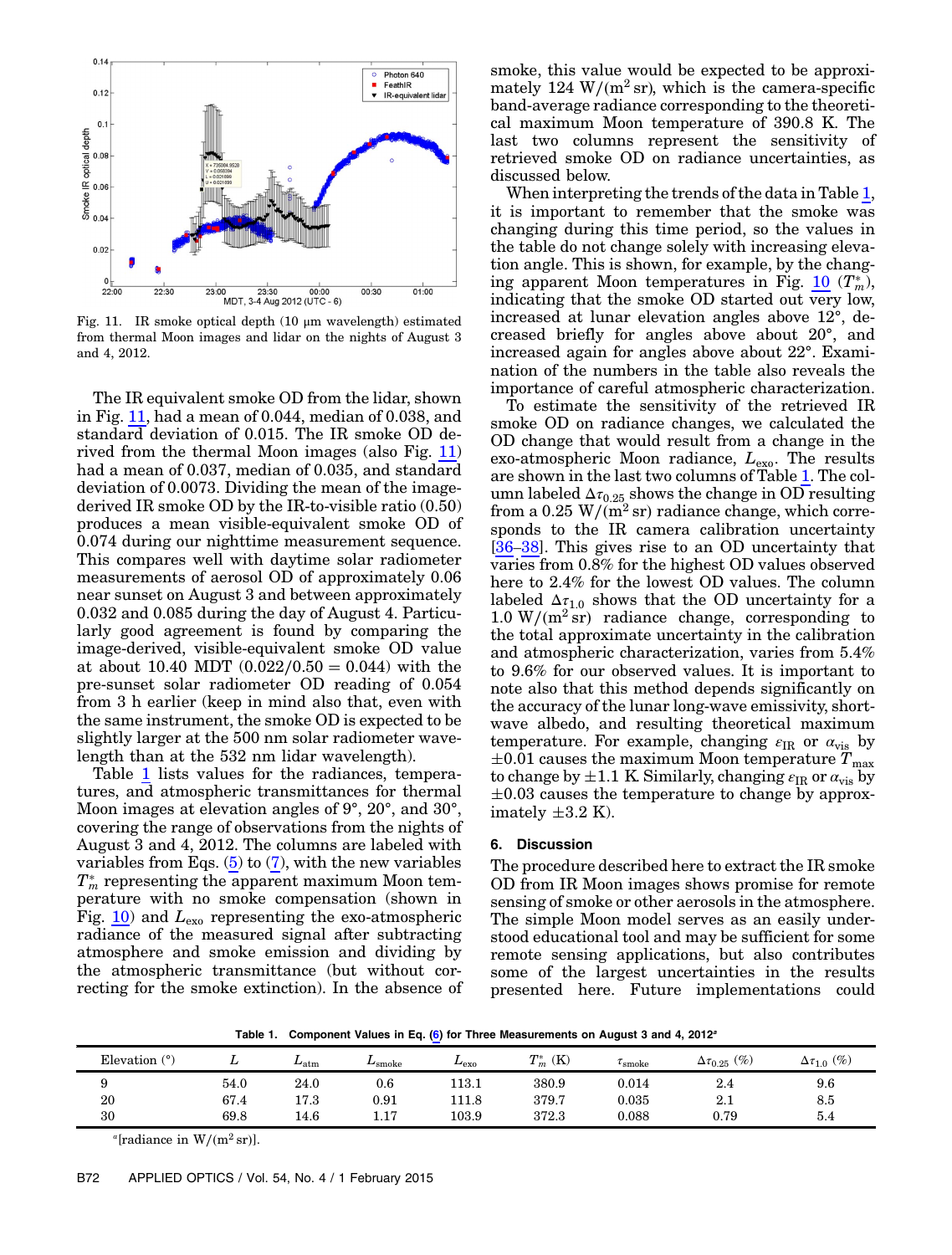benefit from the use of a more sophisticated Moon model, perhaps incorporating librations and spatially variable albedo and emissivity. The other most significant uncertainty arises because the zenithpointing lidar samples a different portion of the smoke layer than is seen at the same time by the Moon-viewing IR camera. An obvious solution would be to use a scanning lidar system pointed nominally toward the Moon, but this was not possible in our experiment because of limitations imposed by airtraffic control regulations. Instead, we relied on averaging data for 10 min, long enough for the smoke sampled at the zenith to move into the vicinity of the Moon.

The IR-to-visible OD ratio found here  $(0.50 \pm 0.18)$ is a new contribution for moderately aged biomass smoke aerosol. It is similar to ratios found by others; for example, a ratio of  $0.38 \pm 0.17$  can be inferred from Fig.  $4(b)$  of measurements reported for marine aerosols in East Asia [\[50](#page-11-1)], a ratio of 0.35 was found to decrease to 0.22 during transport for elevated Saharan dust layers using AIRS satellite data [\[51](#page-11-2)], and ratios of 0.34, 0.37, and 0.59 were found for Saharan dust using three different dust models with airborne measurements [\[52](#page-11-3)]. Also, an IR-to-visible OD ratio on the order of  $0.5 \pm 0.05$  is frequently used for cirrus clouds [\[53](#page-11-4)] (a result we use to estimate visible cloud OD from thermal cloud images [\[48](#page-10-38)]).

Comparison of visible and IR images of the moon show two important features. First, from the images in Fig. [5](#page-5-3), it can be seen that the maximum temperature of the full Moon appears slightly above the centerline, in the region where the darker maria regions are seen in the visible image. The darker appearance of these regions indicates a lower shortwave albedo, which leads to increased absorption and thermal emission. Second, the images in Figs. [6](#page-6-1) and [7](#page-6-2) show that the location of the maximum temperature for the partially illuminated Moon is driven primarily by the illumination angle and secondarily by the spatial pattern of visible albedo. This supports the assumptions made in our simple model.

In future work, the OD analysis could be improved. A possible method of reducing the differences in instantaneous images and lidar measurements would be to move the IR camera away from the lidar location, in a direction opposite the Moon, so that the slant path viewed by the IR camera would overlap the region where the smoke layer was sampled by the zenith-pointing lidar. This would require moving the camera throughout the night, but could provide data to estimate an IR-to-visible OD ratio with lower uncertainty. Then, in future implementations, the IR camera could be used alone in a fixed location.

Finally, if a relationship were established between the smoke OD and emissivity, it might be possible to estimate the altitude of the layer by determining the atmospheric temperature that would produce a match between the radiance emitted by the smoke to the product of the retrieved band-average emissivity and the blackbody radiance at the air temperature. This could, for example, rely on a lapse-rate estimate or a radiosonde measurement of the vertical air temperature profile.

## 7. Conclusion

Radiometrically calibrated thermal IR images have been used to reveal spatial and temporal variations of surface temperatures on the Moon and, together with a simple model, were used for remote sensing of a smoke aerosol layer in the atmosphere. By combining IR smoke OD values from the IR camera with visible-wavelength smoke OD values from a lidar, a new estimate of  $0.50 \pm 0.18$  was found for the IR-tovisible OD ratio of moderately aged biomass burning aerosol. The smoke OD values retrieved from thermal Moon images were shown to have a maximum uncertainty less than 10%. This Moon imaging method requires sufficient spatial resolution such that the pixels used to determine lunar temperature are observing a value sufficiently close to the maximum temperature. Away from the center of the lunar disk, there are progressively lower temperatures, so larger pixels will give a spatially averaged value that is more difficult to interpret. Observations taken within several days on either side of the full Moon have notable asymmetries in their temperature profile, but are still easily used for this kind of remote sensing if the analysis is restricted to the region of maximum temperature. Without a more accurate model to predict the maximum temperature of a crescent Moon, performing this kind of remote sensing with images with less than a half Moon, such as Fig. [7](#page-6-2), would be difficult. With our approach, a good guideline is to have at least three-quarters of the Moon illuminated, as seen from the Earth, but this depends on the spatial resolution provided by the thermal camera and lens. For good quantitative analysis of the maximum temperature pixel, at least two pixels on each side should also detect the same temperature, meaning that a total of five adjacent pixels are required to have essentially the same temperature.

We gratefully acknowledge Polaris Sensor Technologies, Inc. (Huntsville, Alabama, USA) for providing the FeathIR Scope thermal imaging system. This research was performed with funding from the U.S. National Science Foundation through Award ARC-1108427.

#### <span id="page-9-0"></span>References

- 1. J. A. Shaw and P. J. Neiman, "Coronas and iridescence in mountain wave clouds," Appl. Opt. <sup>42</sup>, 476–485 (2003).
- <span id="page-9-3"></span>2. L. Cowley, P. Laven, and M. Vollmer, "Rings around the sun and moon: coronae and diffraction," Phys. Educ. <sup>40</sup>, 51–<sup>59</sup> (2005).
- <span id="page-9-1"></span>3. J. A. Shaw and N. J. Pust, "Icy wave-cloud lunar corona and cirrus iridescence," Appl. Opt. <sup>50</sup>, F6–F11 (2011).
- <span id="page-9-2"></span>cirrus iridescence," Appl. Opt. **50**, F6–F11 (2011).<br>4. P. Laven, "Re-visiting the atmospheric corona," Appl. Opt. **53**, B46–B53 (2014).
- 5. L. Kaufman and I. Rock, "The moon illusion I," Science <sup>136</sup>, <sup>953</sup>–961 (1962).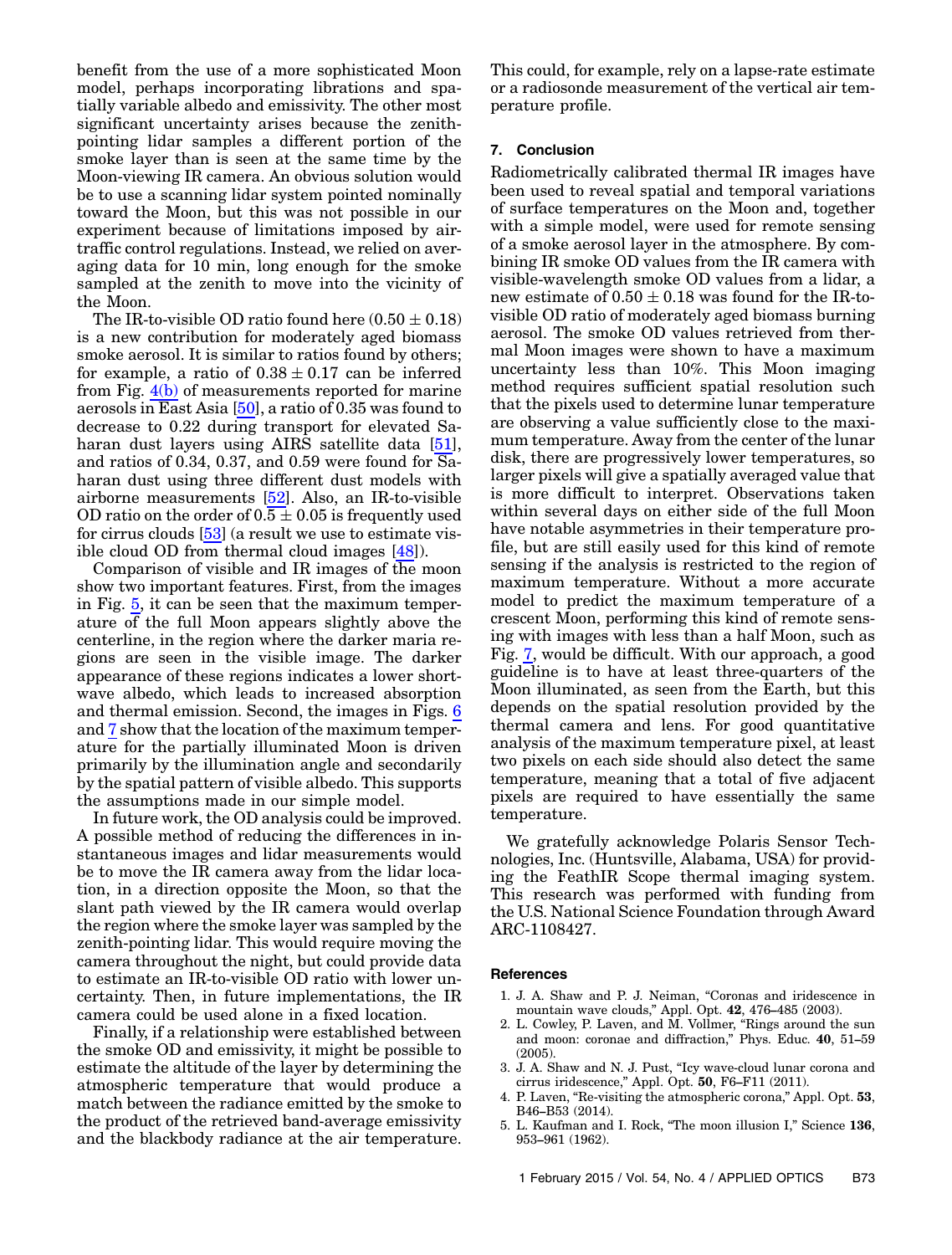- <span id="page-10-0"></span>6. M. Vollmer and S. Gedzelman, "Colors of the sun and moon: the role of the optical air mass," Eur. J. Phys. <sup>27</sup>, 299–<sup>309</sup> (2006).
- <span id="page-10-1"></span>7. N. Hernitschek, E. Schmidt, and M. Vollmer, "Lunar eclipse photometry: absolute luminance measurements and modeling," Appl. Opt. <sup>47</sup>, H62–H71 (2008).
- <span id="page-10-2"></span>8. M. Vollmer and K. P. Möllmann, "Surface temperatures of the M. Vollmer and K. P. Möllmann, "Surface temperatures of the<br>Moon: measurements with commercial infrared cameras,"<br>Eur. J. Phys. **33**, 1703–1719 (2012).
- <span id="page-10-3"></span>9. J. A. Shaw, "Modeling infrared lunar radiance," Opt. Eng. <sup>38</sup>, <sup>1763</sup>–1764 (1999).
- <span id="page-10-4"></span>1763–1764 (1999).<br>10. J. L. Linsky, "The Moon as a proposed radiometric standard J. L. Linsky, "The Moon as a proposed radiometric standard<br>for microwave and infrared observations of extended sources,"<br>Astrophys. J. Suppl. Ser. **216**, 163–204 (1973).
- <span id="page-10-7"></span>Astrophys. J. Suppl. Ser.  $216$ ,  $163-204$  (1973).<br>11. H. H. Kieffer and R. L. Wildey, "Establishing the Moon as a H. H. Kieffer and R. L. Wildey, "Establishing the Moon as a<br>spectral radiance standard," J. Atmos. Ocean. Technol. **13,**<br>360–375 (1996).
- <span id="page-10-6"></span>12. H. H. Kieffer, "Photometric stability of the lunar surface," Ica-rus <sup>130</sup>, 323–327 (1997).
- <span id="page-10-8"></span>13. H. H. Kieffer and T. C. Stone, "The spectral irradiance of the Moon," Astron. J. <sup>129</sup>, 2887–2901 (2005).
- <span id="page-10-9"></span>14. H. H. Kieffer, T. C. Stone, R. A. Barnes, S. Bender, R. E. Eplee, J. Mendenhall, and L. Ong, "On-orbit radiometric calibration J. Mendenhall, and L. Ong, "On-orbit radiometric calibration<br>over time and between spacecraft using the Moon," Proc. SPIE<br>**4881**, 287–298 (2003).
- <span id="page-10-10"></span>15. J. Sun, X. Xiong, B. Guenther, and W. Barnes, "Radiometric stability monitoring of the MODIS reflective solar bands us-J. Sun, X. Xiong, B. Guenther, and W. Barnes,<br>stability monitoring of the MODIS reflective sc<br>ing the Moon," Metrologia **40**, S85–S88 (2003). ing the Moon," Metrologia 40, S85–S88 (2003).<br>16. J.-Q. Sun, X. Xiong, W. L. Barnes, and B. Guenther, "MODIS
- <span id="page-10-5"></span>J.-Q. Sun, X. Xiong, W. L. Barnes, and B. Guenther, "MODIS<br>reflective solar bands on-orbit lunar calibration," IEEE Trans.<br>Geosci. Remote Sens. **45**, 2383–2393 (2007). 17. K. J. Vogler, P. E. Johnson, and R. W. Shorthill, "Modeling the
- <span id="page-10-11"></span>K. J. Vogler, P. E. Johnson, and R. W. Shorthill, "Modeling the<br>non-grey-body thermal emission from the full Moon," Icarus<br>**92**, 80–93 (1991). 92, 80–93 (1991).<br>18. J. McIntire, B. Efremova, and X. Xiong, "Calibration of NPP
- <span id="page-10-12"></span>VIIRS fire detection band using lunar observations," Proc. SPIE 8533, 85331B (2012).
- <span id="page-10-13"></span>19. A. R. Vasavada, J. L. Bandfield, B. T. Greenhagen, P. O. Hayne, M. A. Siegler, J.-P. Williams, and D. A. Paige, "Lunar equatorial surface temperatures and regolith properties from the Diviner Lunar Radiometer Experiment," J. Geophys. Res. 117, E00H18 (2012).
- <span id="page-10-14"></span>20. D. A. Paige, M. C. Foote, B. T. Greenhagen, J. T. Schofield, S. Calcutt, A. R. Vasavada, D. J. Preston, F. W. Taylor, C. C. Allen, K. J. Snook, B. M. Jakosky, B. C. Murray, L. A. Soderblom, B. Jau, S. Loring, J. Bulharowski, N. E. Bowles, I. R. Thomas, M. T. Sullivan, C. Avis, E. M. De Jong, W. Hartford, and D. J. T. Sullivan, C. Avis, E. M. De Jong, W. Hartford, and D. J.<br>McCleese, "The Lunar Reconnaissance Orbiter Diviner<br>lunar radiometer experiment," Space Sci. Rev. 150, 125–160 (2010).
- <span id="page-10-15"></span>21. J. Qiu, P. R. Goode, E. Pallé, V. Yurchyshyn, J. Hickey, P. Montañés Rodriguez, M.-C. Chu, E. Kolbe, C. T. Brown, and S. E. Koonin, "Earthshine and the Earth's albedo: 1. Earthshine observations and measurements of the lunar phase function for accurate measurements of the Earth's Bond albedo," J. Geophys. Res. <sup>108</sup>, 4709–4730 (2003).
- <span id="page-10-16"></span>22. E. Pallé, P. Montañés Rodriguez, P. R. Goode, J. Qiu, V. Yurchyshyn, J. Hickey, M.-C. Chu, E. Kolbe, C. T. Brown, and S. E. Koonin, "The Earthshine Project: update on photometric and spectroscopic measurements," Adv. Space Res. <sup>34</sup>, 288–<sup>292</sup>  $(2004)$ .
- <span id="page-10-17"></span>23. S. Huang, "Surface temperatures at the nearside of the Moon S. Huang, "Surface temperatures at the nearside of the Moon<br>as a record of the radiation budget of Earth's climate system,"<br>Adv. Space Res. 41, 1853–1860 (2008). Adv. Space Res. 41, 1853–1860 (2008).<br>24. J. A. Shaw, "Degree of linear polarization in spectral radiances
- <span id="page-10-18"></span>J. A. Shaw, "Degree of linear polarization in spectral radiances<br>from water-viewing infrared radiometers," Appl. Opt. **38,**<br>3157–3165 (1999).
- <span id="page-10-19"></span>25. J. Notholt, R. Neuber, O. Schrems, and T. V. Clarmann, "stratospheric trace gas concentrations in the Arctic polar night derived by FTIR-spectroscopy with the Moon as IR light "stratospheric trace gas concentrations in the Ar<br>night derived by FTIR-spectroscopy with the Moon a<br>source," Geophys. Res. Lett. **20**, 2059–2062 (1993). source," Geophys. Res. Lett. 20, 2059–2062 (1993).<br>26. J. Notholt, "The Moon as a light source for FTIR measure-
- <span id="page-10-20"></span>ments of stratospheric trace gases during the polar night: application for  $HNO<sub>3</sub>$  in the Arctic," J. Geophys. Res. 99, <sup>3607</sup>–3614 (1994).
- <span id="page-10-21"></span>27. S. L. Lawson, B. M. Jakosky, H.-S. Park, and M. T. Mellon, "Brightness temperatures of the lunar surface: calibration and global analysis of the Clementine long-wave infrared camera data," J. Geophys. Res. <sup>105</sup>, 4273–4290 (2000).
- <span id="page-10-22"></span>28. A. H. Maghrabi, "On the measurements of the moon's infrared A. H. Maghrabi, "On the measurements of the moon's infrared<br>temperature and its relation to the phase angle," Adv. Space<br>Res. **53**, 339–347 (2014). 29. B. Hapke, R. Nelson, and W. Smythe, "The opposition effect of
- <span id="page-10-23"></span>B. Hapke, R. Nelson, and W. Smythe, "The opposition effect of<br>the Moon: coherent backscatter and shadow hiding," Icarus<br>**133**, 89–97 (1998). 30. D. F. Winter and J. A. Krupp, "Directional characteristics of
- <span id="page-10-24"></span>infrared emission from the Moon," The Moon <sup>2</sup>, 279–<sup>292</sup> (1971).
- <span id="page-10-25"></span>31. P. E. Johnson, K. J. Vogler, and J. P. Gardner, "The effect P. E. Johnson, K. J. Vogler, and J. P. Gardner, "The effect<br>of surface roughness on lunar thermal emission spectra," J.<br>Geophys. Res. **98**, 20825–20829 (1993). 32. J. L. Bandfield and C. S. Edwards, "Derivation of Martian sur-
- <span id="page-10-26"></span>face slope characteristics from directional thermal infrared J. L. Bandfield and C. S. Edwards, "Deriva<br>face slope characteristics from direction<br>radiometry," Icarus **193**, 139–157 (2008). 33. F. H. Murcray, D. G. Murcray, and W. J. Williams, "Infrared
- <span id="page-10-27"></span>emissivity of lunar surface features 1. Balloon-borne observa-F. H. Murcray, D. G. Murcray, and W. J. Willi<br>emissivity of lunar surface features 1. Balloon-<br>tions," J. Geophys. Res. **75**, 2662–2669 (1970).
- <span id="page-10-28"></span>34. L. A. Lebofsky, M. V. Sykes, E. F. Tedesco, G. J. Veeder, D. L. Matson, R. H. Brown, J. C. Gradie, M. A. Feierberg, and R. J. Rudy, "A refined "standard" thermal model for asteroids based on observations of 1 Ceres and 2 Pallas," Icarus <sup>68</sup>, 239–<sup>251</sup> (1986).
- <span id="page-10-29"></span>35. M. Vollmer and K.-P. Möllmann, Infrared Thermal Imaging: Fundamentals, Research and Applications (Wiley, 2010).
- <span id="page-10-30"></span>36. P. W. Nugent and J. A. Shaw, "Calibration of uncooled LWIR microbolometer imagers to enable long-term field deployment," Proc. SPIE 9071, 90710V (2014).
- 37. P. W. Nugent, J. A. Shaw, and N. J. Pust, "Correcting for focalplane-array temperature dependence in microbolometer infrared cameras lacking thermal stabilization," Opt. Eng. 52, 061304 (2013).
- <span id="page-10-31"></span>38. P. W. Nugent, J. A. Shaw, and N. J. Pust, "Radiometric calibration of infrared imagers using an internal shutter as an equivalent external blackbody," Opt. Eng., to be published.
- <span id="page-10-32"></span>39. J. A. Shaw and P. W. Nugent, "Physics principles in radiomet-J. A. Shaw and P. W. Nugent, "Physics principles in radiomet-<br>ric infrared imaging of clouds in the atmosphere," Eur. J. Phys.<br>**34**, S111–S121 (2013). 34, S111–S121 (2013).<br>40. P. W. Nugent, J. A. Shaw, and S. Piazzolla, "Infrared cloud
- imager development for atmospheric optical communication characterization, and measurements at the JPL Table Mountain Facility," IPN Progress Report 42-192, 2013, available at [http://tmo.jpl.nasa.gov/progress\\_report/42](http://tmo.jpl.nasa.gov/progress_report/42-192/192C.pdf)‑192/192C.pdf.
- 41. P. W. Nugent, J. A. Shaw, and S. Piazzolla, "Infrared cloud imaging in support of Earth-space optical communication," Opt. Express <sup>17</sup>, 7862–7872 (2009).
- 42. J. A. Shaw, P. W. Nugent, N. J. Pust, B. Thurairajah, and K. Mizutani, "Radiometric cloud imaging with an uncooled Mizutani, "Radiometric cloud imaging with an uncooled<br>microbolometer thermal infrared camera," Opt. Express 13,<br>5807–5817 (2005).
- <span id="page-10-33"></span>43. B. Thurairajah and J. A. Shaw, "Cloud statistics measured Remote Sens. <sup>43</sup>, 2000–2007 (2005). with the Infrared Cloud Imager (ICI)," IEEE Trans. Geosci.<br>Remote Sens. 43, 2000–2007 (2005).
- <span id="page-10-34"></span>44. P. Tans and R. Keeling,"Trends in atmospheric carbon dioxide," 2014, [http://www.esrl.noaa.gov/gmd/ccgg/trends/#mlo\\_full](http://www.esrl.noaa.gov/gmd/ccgg/trends/#mlo_full).
- <span id="page-10-35"></span>45. A. Berk, G. P. Anderson, P. K. Acharya, L. S. Bernstein, L. Muratov, J. Lee, M. Fox, S. M. Adler-Golden, J. H. Chetwynd, M. L. Hoke, R. B. Lockwood, J. A. Gardner, T. W. Cooley, C. C. Borel, and P. E. Lewis, "MODTRAN 5: a reformulated atmospheric band model with auxiliary species and practical multiple scattering options: update," Proc. SPIE <sup>5806</sup>, 662–<sup>667</sup> (2005).
- <span id="page-10-36"></span>46. N. L. Seldomridge, J. A. Shaw, and K. S. Repasky, "Dualpolarization lidar using a liquid crystal variable retarder," Opt. Eng. 45, 106202 (2006).
- <span id="page-10-37"></span>Opt. Eng. 45, 106202 (2006).<br>47. S. A. Young, "Analysis of lidar backscatter profiles in optically thin clouds," Appl. Opt. 34, 7019–7031 (1995).
- <span id="page-10-38"></span>48. J. A. Shaw, P. W. Nugent, N. J. Pust, B. J. Redman, and S. Piazzolla, "Cloud optical depth measured with ground-based uncooled infrared imagers," Proc. SPIE <sup>8523</sup>, 85231D (2012).